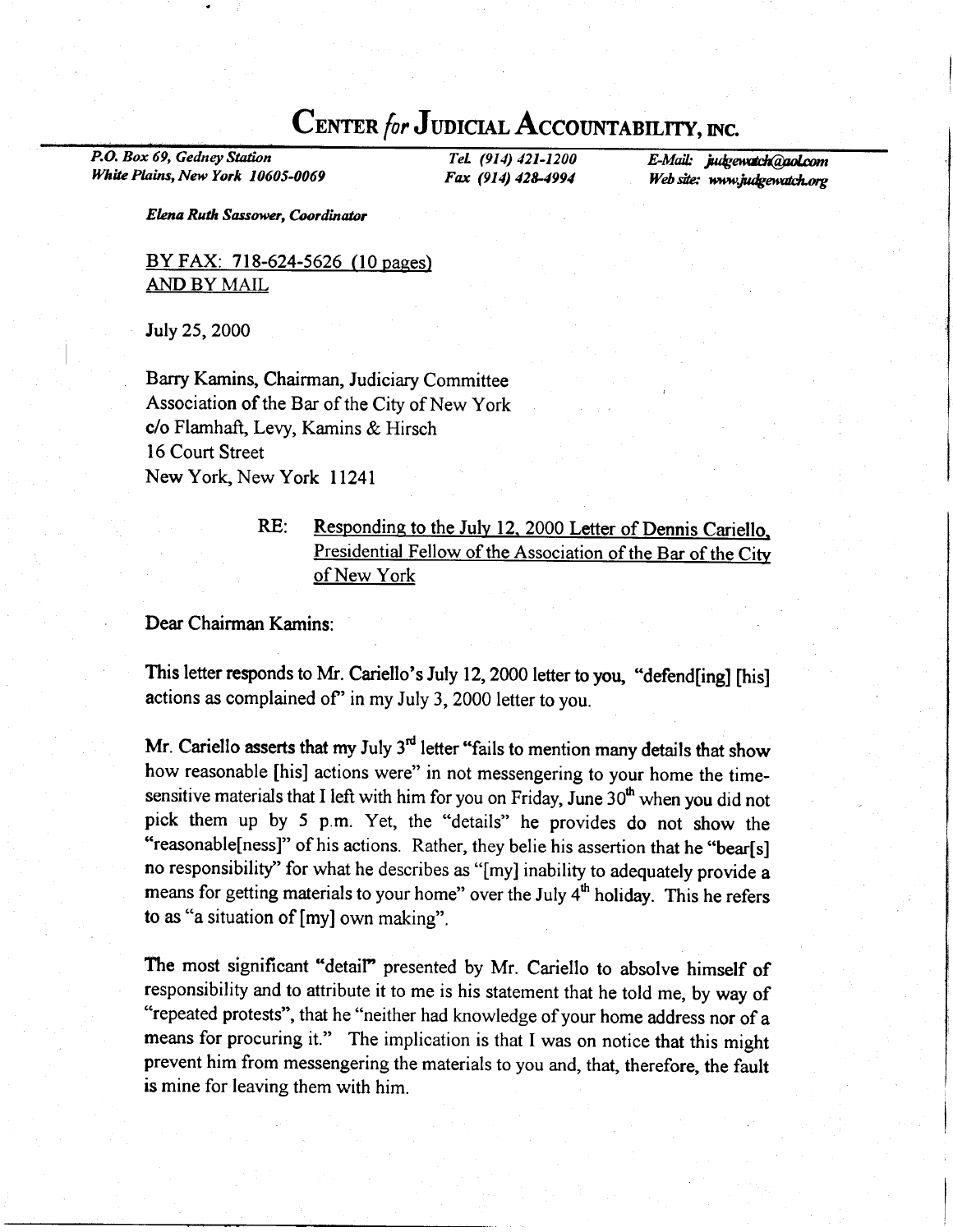## Chairman Barry Kamins Page Two July 25,2000

Mr. Cariello should be ashamed to write a letter which repetitively portrays obtaining your home address as some kind of insurmountable obstacle and complains that I had "rel[ied] on [him] to somehow find it". One doesn't have to be a Presidential Fellow to know that obtaining a home address is a simple matter, generally accomplished by flipping through the pages of the phone book or calling directory assistance. Mr. Cariello makes no claim that at the time I provided him with the materials he knew your address to be unlisted or that he subsequently leamed such fact.

I certainly told Mr. Cariello that I was sure that he could obtain your home address from the City Bar's committee and membership records. Mr. Cariello does not identify any attempt to contact relevant City Bar personnel having access to such records, but only that staff had been permitted to leave at 3 p.m. on June  $30<sup>th</sup>$  for the July 4th holiday.

Mr. Cariello claims that I "arrived at his office shortly after 3 PM, and discussed the issues [my] letter raised until approximately 4:15 PM", by which time

"the only person in the building who would have had your home address was Alan Rothstein. When I contacted him, he said it should wait, as he did not think it fit to disturb at your home you (sic) until after the holiday. Thus, without a means of getting your home address I was unable to send you the documents."

Mr. Cariello implies  $-$  although without actually saying so  $-$  that Mr. Rothstein refused to provide him with your address. Elsewhere in his letter, Mr. Cariello acknowledges that he had "told [me] that [he] would contact Mr. Rothstein for the address." By copy of this letter to Mr. Cariello, CJA requests that he identify whether, in fact, he did ask Mr. Rothstein for your home address and whether Mr. Rothstein refused to provide it.

It is my recollection that it was during one of Mr. Cariello's juvenile protests on June 30<sup>th</sup> that he didn't have your home address and didn't know how to obtain it that I suggested that he ask Mr. Rothstein for it. This, because he was going to be calling Mr. Rothstein anyway to obtain from him, at my request, the documentary materials identified in my July  $3<sup>rd</sup>$  letter as essential for you to review so that the City Bar's Judiciary Committee could reconsider and retract its improvidently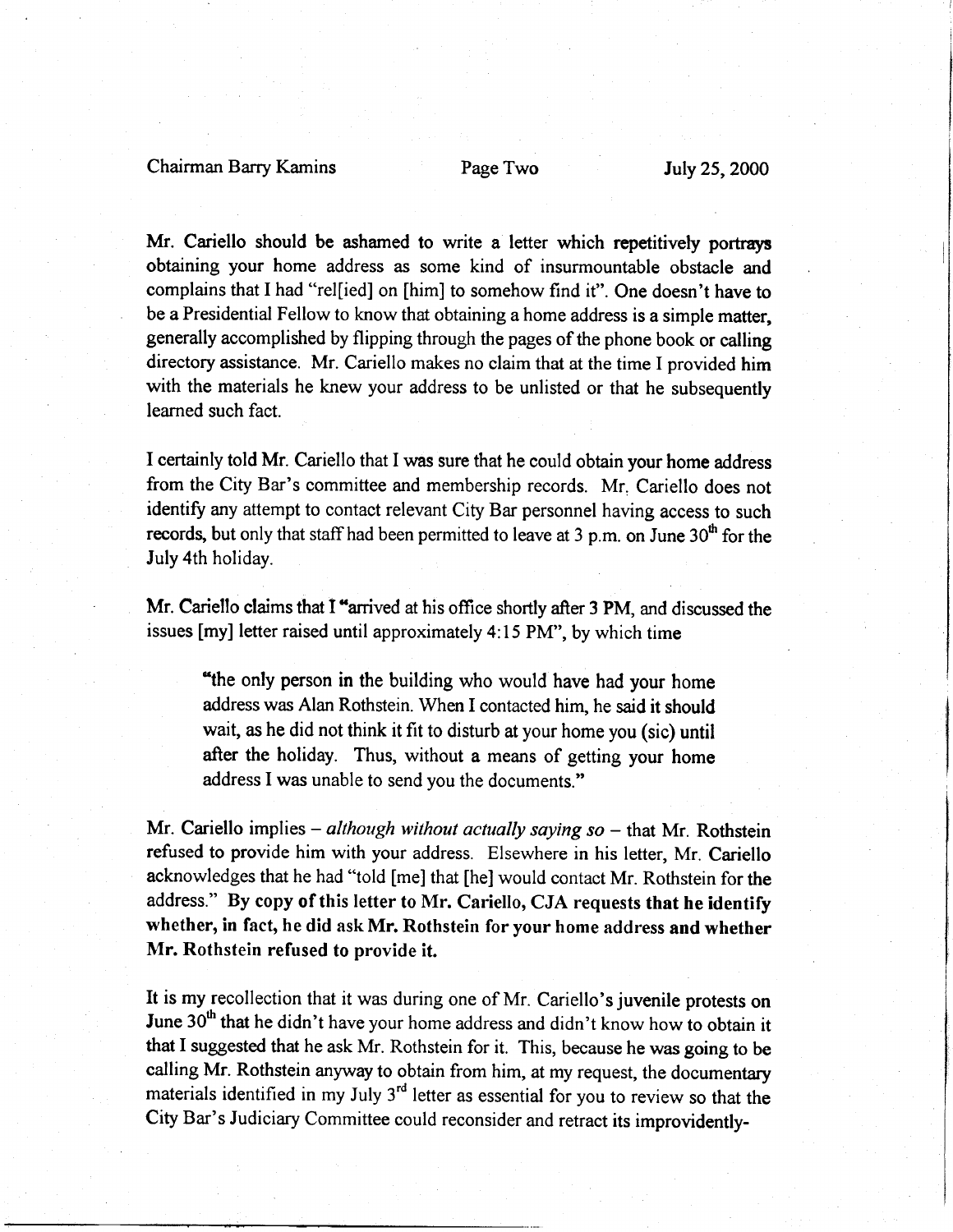Chairman Barry Kamins Page Three July 25, 2000

issued approval of Ms. Knipps for the Civil Court.

I not only discussed with Mr. Cariello that Mr. Rothstein had in his possession those documentary materials, but that Mr. Rothstein also had a larger collection of documentary materials substantiating CJA's June 20th letter to President Davis as to the City Bar's complicity in systemic judicial and governmental corruption. Indeed, when Mr. Cariello writes that I discussed with him "the issues raised by [my] letter", he should properly identify that the issues discussed related to two separate letterg: CJA's June 20th letter to President Davis, which I had handdelivered to the President's office ten days earlier, along with its two substantiating compendia of exhibits, and CJA's June 30<sup>th</sup> letter to Chief Judge Judith Kaye, to which President Davis and you were each indicated recipients - two copies of which I left with Mr. Cariello on June  $30<sup>th</sup>$ .

In my June 30<sup>th</sup> conversation with Mr. Cariello, he stated that he did not know anything about CJA's June  $20<sup>th</sup>$  letter to President Davis. This was of great concern to me inasmuch as Mr. Cariello is in the sarne office suite as the President. Indeed, a considerable portion of my discussion with Mr. Cariello related to my fear that President Davis, not realizing that the June  $20<sup>th</sup>$  letter chronicled Mr. Rothstein's pivotal role in that complicity, might have inadvertently passed it on to Mr. Rothstein for disposition.

I asked Mr. Cariello to ascertain the status of CJA's June  $20<sup>th</sup>$  letter to President Davis. For his convenience, as well as to alleviate his skepticism as to the letter's seriousness, I insisted that he take the June  $20<sup>th</sup>$  letter I had brought with me and make a copy for himself on the office copier. This he did. I also asked him to ascertain whether Mr. Rothstein had as yet transmitted to President Davis the voluminous documentary materials on which that letter rested. I told Mr. Cariello that Mr. Rothstein had refused to identify whether he would, as CJA had requested immediately transmit the materials or whether it would be necessary for President Davis to requisition them from  $\text{him}^1$ .

<sup>&</sup>lt;sup>1</sup> Annexed hereto is a copy of CJA's June 22nd letter to Mr. Rothstein on the subject, to which Mr. Rothstein had NOT responded. The June 25, 1998 letter from Doris Sassower it enclosed is referred to at fn. 37 of CJA's (superseding) June  $20<sup>th</sup>$  letter to President Davis.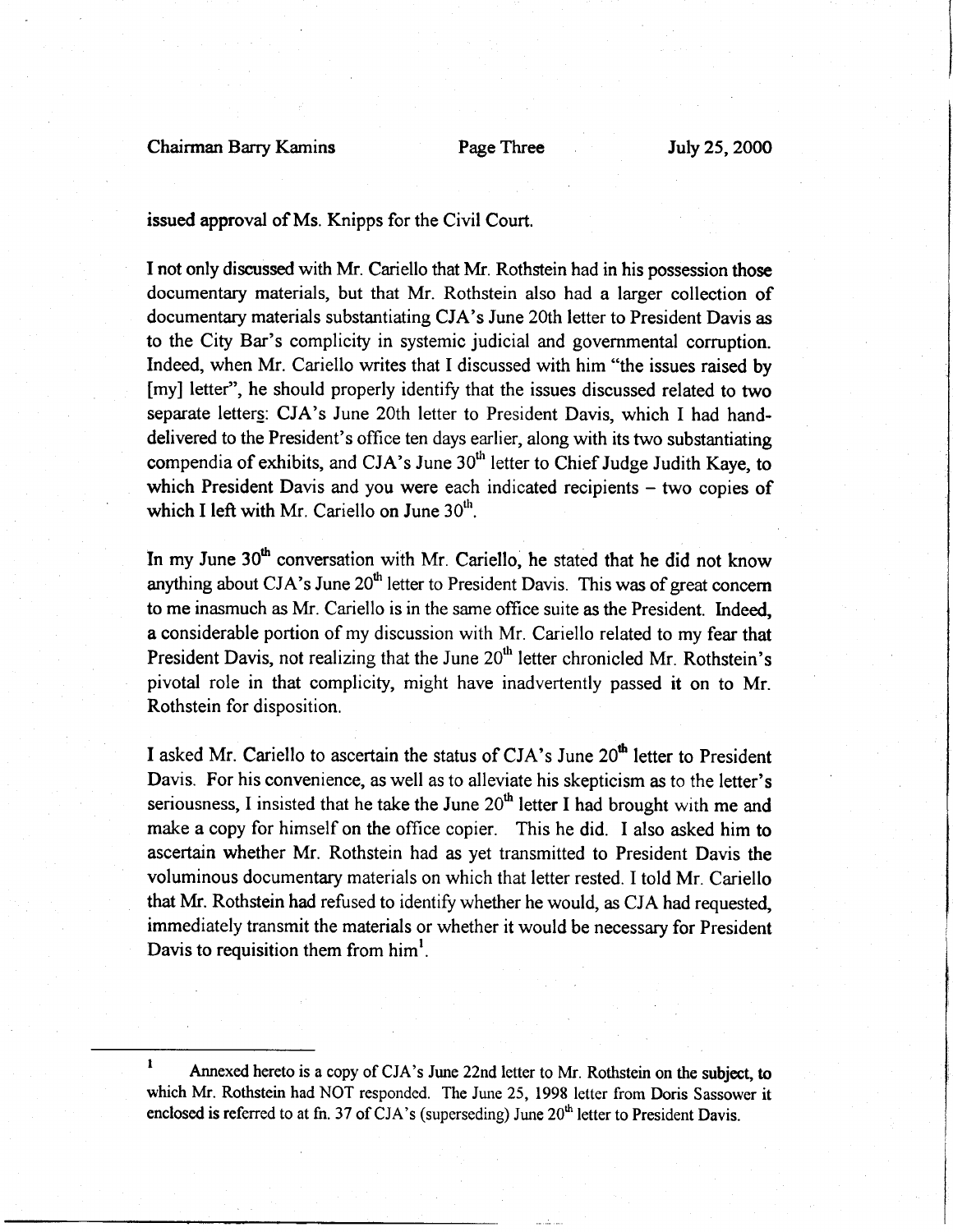Notably, Mr. Cariello's letter, which recites Mr. Rothstein's view that it was not "fit" to disturb you at home by messengering the materials I had left for you, omits any endorsement of that position. Plainly, being chairman of the City Bar's Judiciary Committee is not a ceremonial honor, but one entailing professional responsibilities, including those that may be inconvenient. Surely Mr. Cariello repeated to Mr. Rothstein what I had emphasized to him: that the consequence of not messengering the materials and of, instead, leaving them at the City Bar for the four days that the building was closed for the July  $4<sup>th</sup>$  holiday would be that you would not obtain them until July  $5<sup>th</sup>$  at the earliest and that this would leave you without sufficient time to review them prior to the July  $6<sup>th</sup>$  public hearing on Ms. Knipps' proposed judicial appointment, let alone time to present them to the Committee. That Mr. Rothstein could believe that this did not warrant the materials being messengered to your home – and did not propose to Mr. Cariello any alternate arrangement, such as immediately phoning your law office and leaving a message inquiring as to whether you would be agreeable to having the materials messengered to your home or, after verifying that you were planning to be at work on Monday, July  $3<sup>rd</sup>$ , simply messengering the materials to your law office – is yet a further example, beyond those reflected by CJA's June  $20<sup>th</sup>$  letter to President Davis, of Mr. Rothstein's unfitness for the important offrce he holds as the City Bar's General Counsel.

It was my understanding from my June 30<sup>th</sup> conversation with Mr. Cariello that President Davis was either at the City Bar or was expected before the building closed. Based thereon, I expressly emphasized to Mr. Cariello - more than once - that if he had any difficulty in messengering the materials to your home in the event you did not arrive to pick them up by 5:00 p.m. that he discuss the situation with President Davis – or that he leave a note for President Davis so that the problem could be resolved in a way that would enable you to timely obtain the materials. Assuredly, President Davis has a roster with the home phone numbers and addresses of the City Bar's officers and committee chairs for emergency purposes or knows persons who might have your home phone number and address. Conspicuously, Mr. Cariello's letter omits any "detail" as to whether he communicated to President Davis regarding his alleged inability to obtain your home address – and President Davis' response thereto. All he says is "I did, consistent with my conversation with Ms. Sassower, leave the materials for Evan Davis".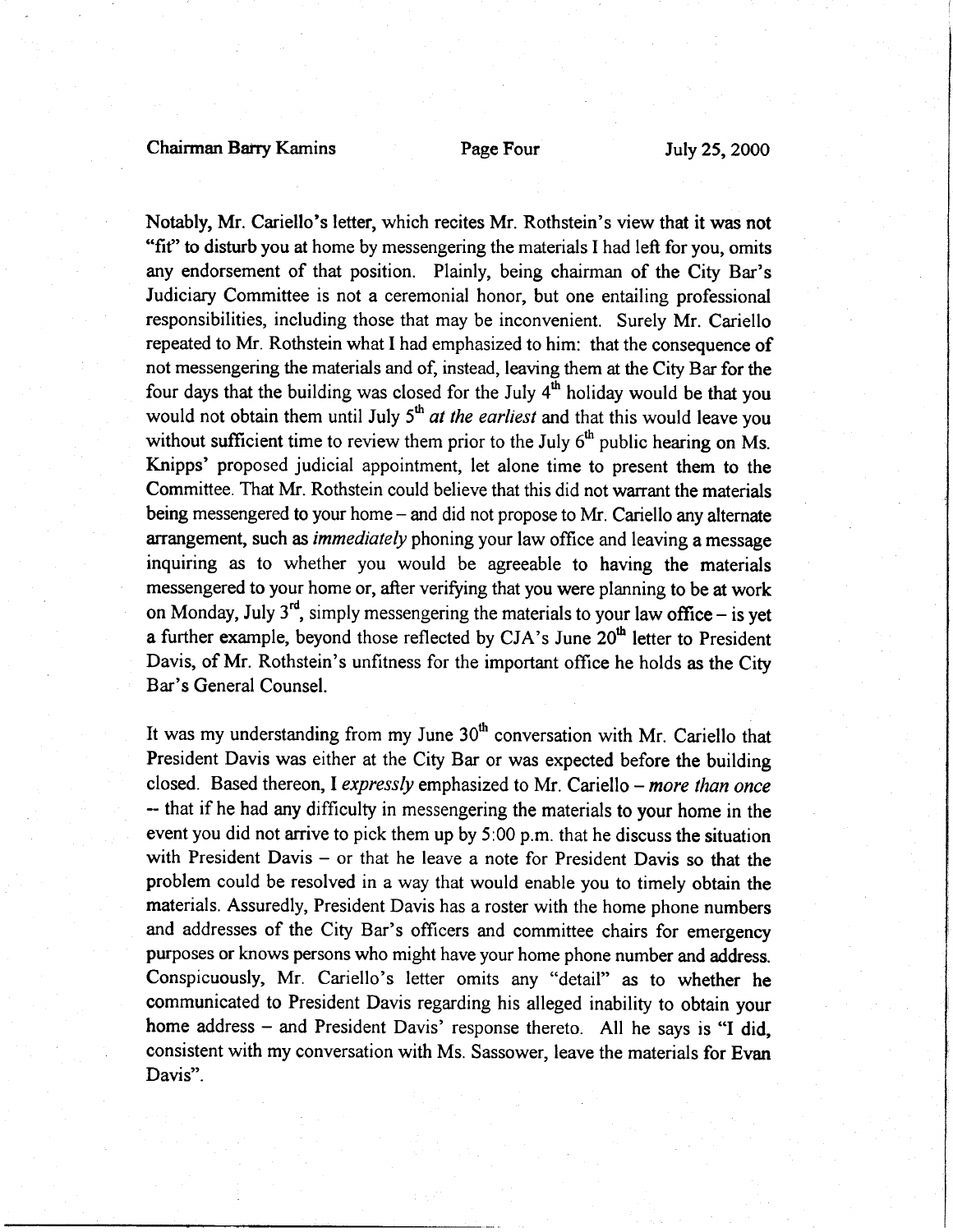### Chairman Barry Kamins Page Five July 25, 2000

While I am pleased that Mr. Cariello concludes his letter by expressing his full agreement with my "intentions" and by asserting that "It is certainly the goal of this Bar Association, one to which I fully support, to root out corruption in the judiciary and elsewhere", it is just as well that his term as Presidential Fellow is nearing its end. Assuredly, the private law firm he will be joining will demand from him greater intelligence and professionalism than he demonstrated when he allowed time-sensitive materials, whose importance I amply highlighted in the course of what he estimates to have been an hour's conversation on June 30th, to sit for four days in a closed City Bar building. As I told Mr. Cariello on July  $6^{th2}$ - when I handed him a copy of my July 3<sup>rd</sup> letter and related to him the mockery of the July 6<sup>th</sup> public hearing on Susan Knipps' prospective judicial appointment, exacerbated by the City Bar's nonfeasance  $-$  a private attorney who had allowed those materials to sit for four days might properly find himself the subject of a malpractice claim.

Yours for a quality judiciary,

Elena RuP Sassofte,

ELENA RUTH SASSOWER, Coordinator Center for Judicial Accountability, Inc. (CJA)

Enclosures cc: Dennis Cariello, Esq.

> [By Fax: 212-768-8116l Alan Rothstein, Esq. [By Fax: 212-398-66341

 $\frac{1}{2}$  In the course of our conversation on that date Mr. Cariello made some rather shocking comments concerning CJA's June 20<sup>th</sup> letter to President Davis, including his view that that it was not evidentiarily supported. For this, Mr. Cariello specifically criticized CJA's use of its own published pieces to summarize the corruption of the processes of judicial selection and discipline. This, notwithstanding he conceded he did not have *any* of the exhibits annexed to the letter  $$ including Exhibit "A", which was those published pieces – or *any* of the supporting documents in the two correspondence compendia which accompanied the letter – or any of the mountain of substantiating proof to which the letter repeatedly referred, most of it in Mr. Rothstein's possession and in the possession of former Judiciary Committee Chairman Daniel Kolb.